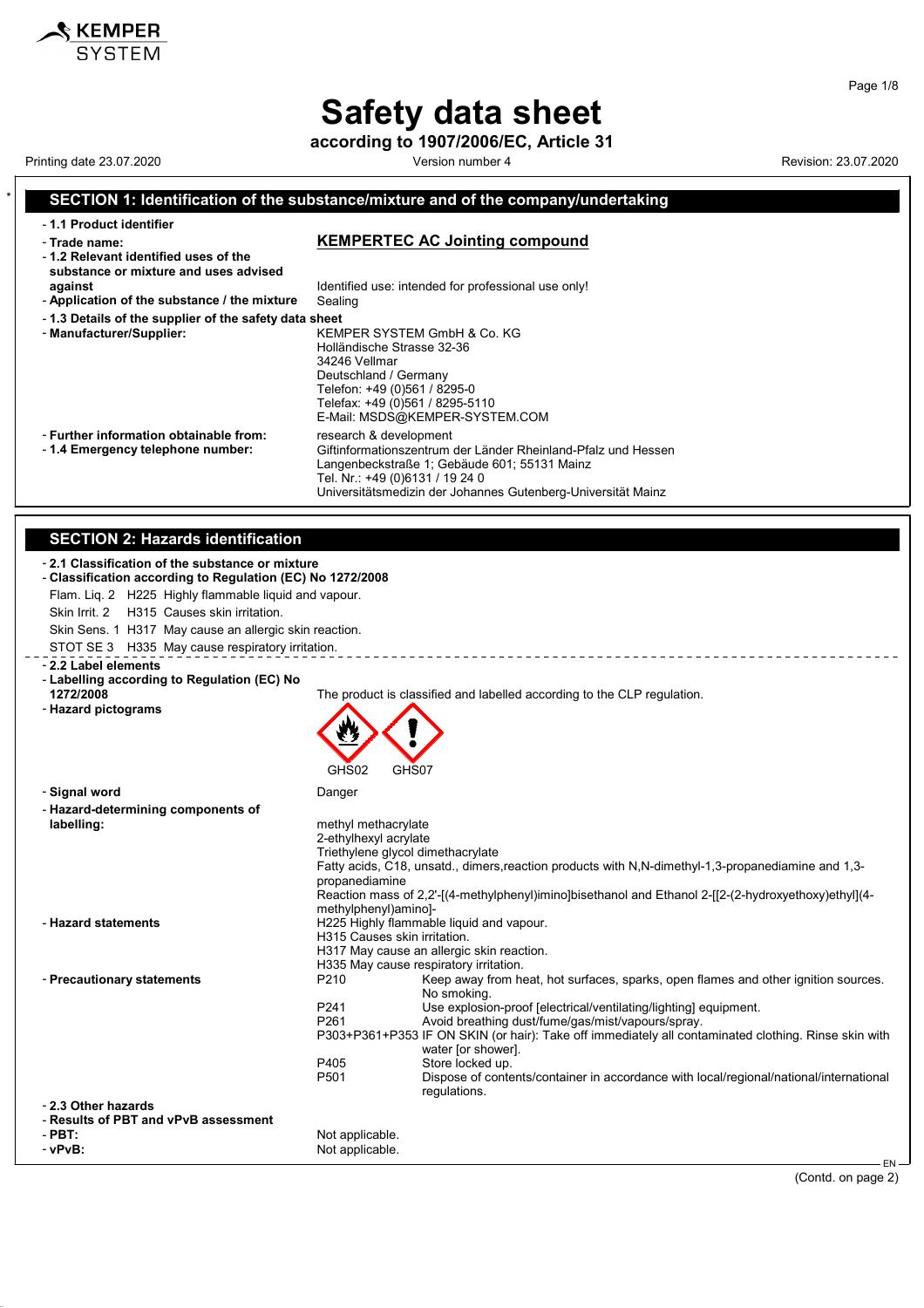

according to 1907/2006/EC, Article 31

Printing date 23.07.2020 **Printing date 23.07.2020** Version number 4 Revision: 23.07.2020

(Contd. of page 1)

Trade name: KEMPERTEC AC Jointing compound

| <b>SECTION 3: Composition/information on ingredients</b>                                      |                                                                                                                                                                                                                                        |              |  |
|-----------------------------------------------------------------------------------------------|----------------------------------------------------------------------------------------------------------------------------------------------------------------------------------------------------------------------------------------|--------------|--|
|                                                                                               |                                                                                                                                                                                                                                        |              |  |
| -3.2 Chemical characterisation: Mixtures<br>- Description:                                    | Mixture: consisting of the following components.                                                                                                                                                                                       |              |  |
| - Dangerous components:                                                                       |                                                                                                                                                                                                                                        |              |  |
| CAS: 80-62-6<br>EINECS: 201-297-1<br>Index number: 607-035-00-6<br>Reg.nr.: 01-2119452498-28  | methyl methacrylate<br>Flam. Liq. 2, H225; Skin Irrit. 2, H315; Skin Sens. 1, H317; STOT SE 3, H335                                                                                                                                    | 12.5-25%     |  |
| CAS: 103-11-7<br>EINECS: 203-080-7<br>Index number: 607-107-00-7<br>Reg.nr.: 01-2119453158-37 | 2-ethylhexyl acrylate<br>Skin Irrit. 2, H315; Skin Sens. 1, H317; STOT SE 3, H335; Aquatic Chronic 3, H412                                                                                                                             | 12.5-25%     |  |
| CAS: 109-16-0<br>EINECS: 203-652-6<br>Reg.nr.: 01-2119969287-21                               | Triethylene glycol dimethacrylate<br><b>Skin Sens. 1. H317</b>                                                                                                                                                                         | $0.5 - 2.5%$ |  |
| CAS: 8002-74-2<br>EINECS: 232-315-6<br>Reg.nr.: 01-2119488076-30                              | Paraffin waxes and Hydrocarbon waxes<br>substance with a Community workplace exposure limit                                                                                                                                            | $0.5 - 2.5%$ |  |
| CAS: 162627-17-0<br>EC number: 605-296-0<br>Reg.nr.: 01-2119970640-38                         | Fatty acids, C18, unsatd., dimers, reaction products with N, N-dimethyl-1, 3-propanediamine and 1, 3-<br>propanediamine<br>Skin Sens. 1. H317                                                                                          | $0.5 - 2.5%$ |  |
| CAS: 107-98-2<br>EINECS: 203-539-1<br>Index number: 603-064-00-3<br>Reg.nr.: 2119457435-35    | 1-methoxy-2-propanol<br>Flam. Liq. 3, H226; Acute Tox. 3, H331; STOT SE 3, H336                                                                                                                                                        | $< 0.5\%$    |  |
| EC number: 911-490-9<br>Reg.nr.: 01-2119979579-10                                             | Reaction mass of 2,2'-[(4-methylphenyl)imino]bisethanol and Ethanol 2-[[2-(2-hydroxyethoxy)ethyl](4-<br>methylphenyl)amino]-<br>Eye Dam. 1, H318, Acute Tox. 4, H302, Skin Irrit. 2, H315, Skin Sens. 1, H317, Aquatic Chronic 3, H412 | $5\%$        |  |
| - Additional information:                                                                     | For the wording of the listed hazard phrases refer to section 16.                                                                                                                                                                      |              |  |

| <b>SECTION 4: First aid measures</b>      |                                                                                                         |
|-------------------------------------------|---------------------------------------------------------------------------------------------------------|
| -4.1 Description of first aid measures    |                                                                                                         |
| - General information:                    | Immediately remove any clothing soiled by the product.                                                  |
|                                           | Symptoms of poisoning may even occur after several hours; therefore medical observation for at least 48 |
|                                           | hours after the accident.                                                                               |
|                                           | Do not leave affected persons unattended.                                                               |
|                                           | Personal protection for the First Aider.                                                                |
|                                           | Take affected persons out of danger area and lay down.                                                  |
| - After inhalation:                       | In case of unconsciousness place patient stably in side position for transportation.                    |
|                                           | Supply fresh air; consult doctor in case of complaints.                                                 |
| - After skin contact:                     | Immediately wash with water and soap and rinse thoroughly.                                              |
|                                           | Seek medical treatment in case of complaints.                                                           |
| - After eye contact:                      | Rinse opened eye for several minutes under running water. If symptoms persist, consult a doctor.        |
|                                           | Protect unharmed eye.                                                                                   |
| - After swallowing:                       | If symptoms persist consult doctor.                                                                     |
| -4.2 Most important symptoms and effects, |                                                                                                         |
| both acute and delayed                    | No further relevant information available.                                                              |
| -4.3 Indication of any immediate medical  |                                                                                                         |
| attention and special treatment needed    | No further relevant information available.                                                              |

| <b>SECTION 5: Firefighting measures</b>                      |                                                                                                      |        |
|--------------------------------------------------------------|------------------------------------------------------------------------------------------------------|--------|
| -5.1 Extinguishing media<br>- Suitable extinguishing agents: | CO2, powder or water spray. Fight larger fires with water spray or alcohol resistant foam.           |        |
| -5.2 Special hazards arising from the                        | Use fire extinguishing methods suitable to surrounding conditions.                                   |        |
| substance or mixture                                         | Formation of toxic gases is possible during heating or in case of fire.                              |        |
| - 5.3 Advice for firefighters<br>- Protective equipment:     | Do not inhale explosion gases or combustion gases.                                                   |        |
| - Additional information                                     | Dispose of fire debris and contaminated fire fighting water in accordance with official regulations. |        |
|                                                              |                                                                                                      | $FN -$ |

Page 2/8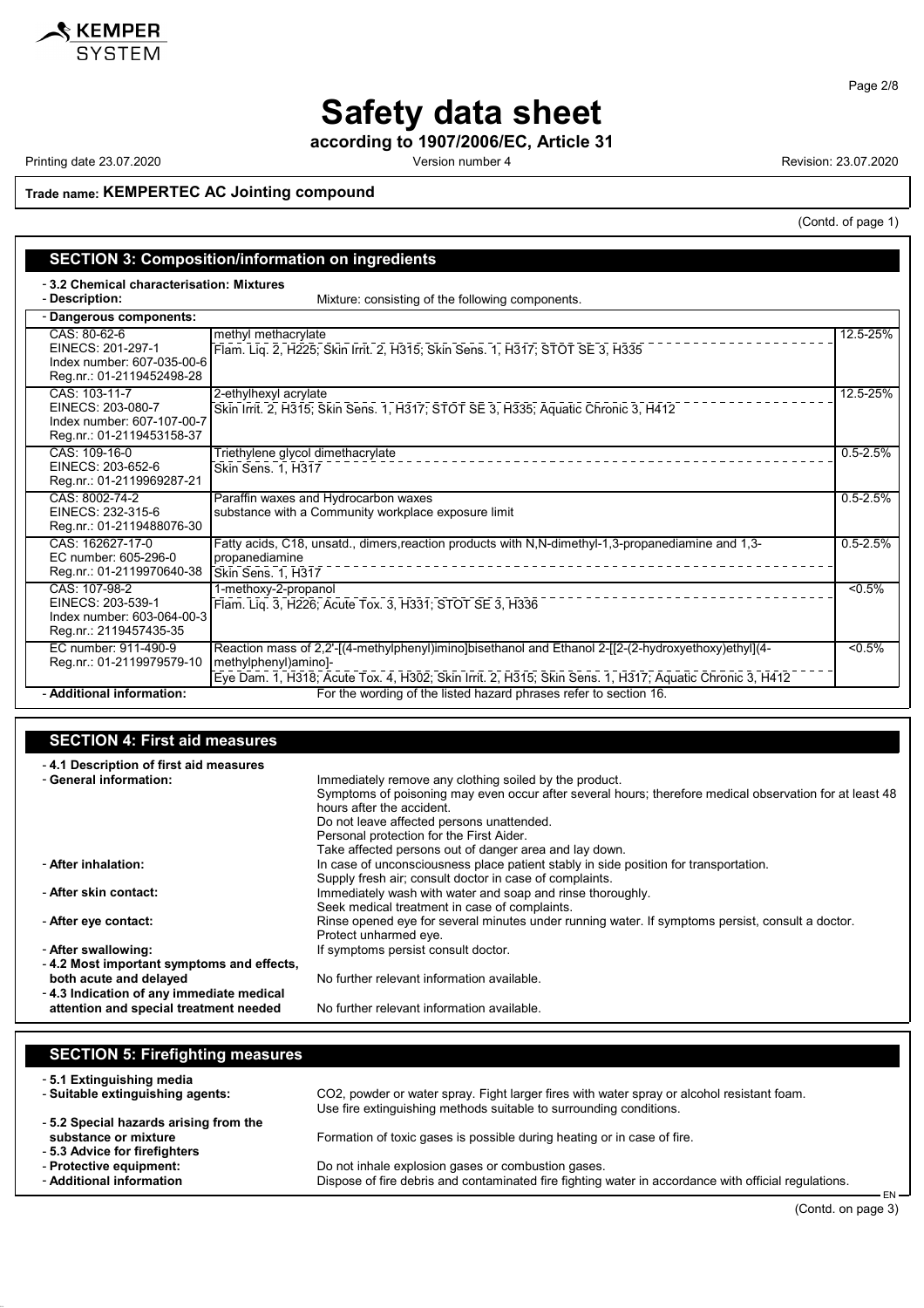

according to 1907/2006/EC, Article 31

Printing date 23.07.2020 **Printing date 23.07.2020** Version number 4 Revision: 23.07.2020

 $\overline{\phantom{a}}$ 

### Trade name: KEMPERTEC AC Jointing compound

(Contd. of page 2)

| <b>SECTION 6: Accidental release measures</b>                               |                                                                                                                                                      |  |
|-----------------------------------------------------------------------------|------------------------------------------------------------------------------------------------------------------------------------------------------|--|
| -6.1 Personal precautions, protective<br>equipment and emergency procedures | Wear protective equipment. Keep unprotected persons away.                                                                                            |  |
|                                                                             | Ensure adequate ventilation<br>Keep away from ignition sources.                                                                                      |  |
| - 6.2 Environmental precautions:                                            | Inform respective authorities in case of seepage into water course or sewage system.<br>Prevent from spreading (e.g. by damming-in or oil barriers). |  |
| -6.3 Methods and material for containment                                   | Do not allow to enter sewers/ surface or ground water.                                                                                               |  |
|                                                                             |                                                                                                                                                      |  |
| and cleaning up:                                                            | Absorb with liquid-binding material (sand, diatomite, acid binders, universal binders, sawdust).                                                     |  |
|                                                                             | Dispose contaminated material as waste according to item 13.                                                                                         |  |
|                                                                             | Do not flush with water or aqueous cleansing agents                                                                                                  |  |
| -6.4 Reference to other sections                                            | See Section 7 for information on safe handling.                                                                                                      |  |
|                                                                             | See Section 8 for information on personal protection equipment.                                                                                      |  |
|                                                                             | See Section 13 for disposal information.                                                                                                             |  |
|                                                                             |                                                                                                                                                      |  |
|                                                                             |                                                                                                                                                      |  |
| <b>SECTION 7: Handling and storage</b>                                      |                                                                                                                                                      |  |

| -7.1 Precautions for safe handling                                              | Store in cool, dry place in tightly closed receptacles.<br>Ensure good ventilation/exhaustion at the workplace.<br>Prevent formation of aerosols. |
|---------------------------------------------------------------------------------|---------------------------------------------------------------------------------------------------------------------------------------------------|
| - Information about fire - and explosion                                        |                                                                                                                                                   |
| protection:                                                                     | Keep ignition sources away - Do not smoke.<br>Protect against electrostatic charges.                                                              |
| -7.2 Conditions for safe storage, including any incompatibilities<br>- Storage: |                                                                                                                                                   |
| - Requirements to be met by storerooms and                                      |                                                                                                                                                   |
| receptacles:                                                                    | Store only in the original receptacle.                                                                                                            |
| - Information about storage in one common                                       |                                                                                                                                                   |
| storage facility:                                                               | Store away from foodstuffs.                                                                                                                       |
| - Further information about storage                                             |                                                                                                                                                   |
| conditions:                                                                     | Protect from frost.                                                                                                                               |
|                                                                                 | Store in dry conditions.                                                                                                                          |
|                                                                                 | Keep container tightly sealed.                                                                                                                    |
|                                                                                 | Recommended storage temperature: 5-30 °C                                                                                                          |
| - Storage class:                                                                | 3                                                                                                                                                 |
| - 7.3 Specific end use(s)                                                       | No further relevant information available.                                                                                                        |

| <b>SECTION 8: Exposure controls/personal protection</b>                                                                                                                                                                                                                                  |                |  |
|------------------------------------------------------------------------------------------------------------------------------------------------------------------------------------------------------------------------------------------------------------------------------------------|----------------|--|
| No further data; see item 7.                                                                                                                                                                                                                                                             |                |  |
| - Ingredients with limit values that require monitoring at the workplace:                                                                                                                                                                                                                |                |  |
|                                                                                                                                                                                                                                                                                          |                |  |
|                                                                                                                                                                                                                                                                                          |                |  |
| 8002-74-2 Paraffin waxes and Hydrocarbon waxes                                                                                                                                                                                                                                           |                |  |
|                                                                                                                                                                                                                                                                                          |                |  |
| 107-98-2 1-methoxy-2-propanol                                                                                                                                                                                                                                                            |                |  |
|                                                                                                                                                                                                                                                                                          |                |  |
| WEL: EH40/2020                                                                                                                                                                                                                                                                           |                |  |
| The lists valid during the making were used as basis.                                                                                                                                                                                                                                    |                |  |
| The usual precautionary measures are to be adhered to when handling chemicals.<br>Keep away from foodstuffs, beverages and feed.<br>Wash hands before breaks and at the end of work.<br>Immediately remove all soiled and contaminated clothing<br>Avoid contact with the eyes and skin. | (ContdonnoneA) |  |
|                                                                                                                                                                                                                                                                                          |                |  |

Page 3/8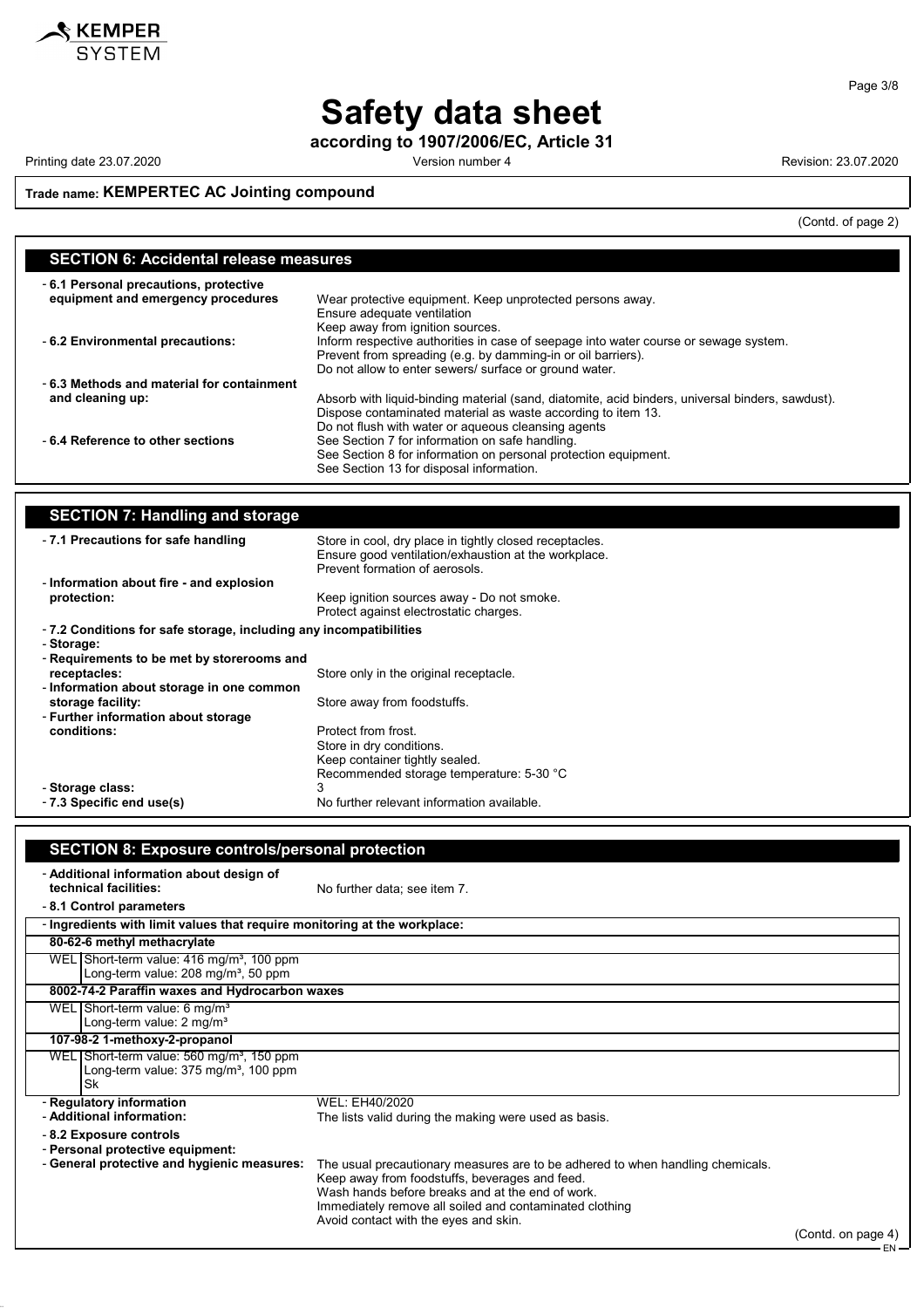

according to 1907/2006/EC, Article 31

KEMPER

Printing date 23.07.2020 Version number 4 Revision: 23.07.2020

### Trade name: KEMPERTEC AC Jointing compound

|                                              | (Contd. of page 3)                                                                                                                                                                      |
|----------------------------------------------|-----------------------------------------------------------------------------------------------------------------------------------------------------------------------------------------|
| - Respiratory protection:                    | When used properly and under normal conditions, breathing protection is not required.<br>Use suitable respiratory protective device in case of insufficient ventilation.<br>Filter A/P2 |
| - Protection of hands:                       | Respiratory protection - Gas filters and combination filters according to (DIN EN 141)                                                                                                  |
|                                              | Protective gloves                                                                                                                                                                       |
|                                              | Check protective gloves prior to each use for their proper condition.<br>Only use chemical-protective gloves with CE-labelling of category III.                                         |
|                                              | The glove material has to be impermeable and resistant to the product/ the substance/ the<br>preparation.                                                                               |
|                                              | Selection of the glove material on consideration of the penetration times, rates of diffusion                                                                                           |
|                                              | and the degradation<br>After use of gloves apply skin-cleaning agents and skin cosmetics.                                                                                               |
| - Material of gloves                         | Recommended materials:                                                                                                                                                                  |
|                                              | Butyl rubber, BR                                                                                                                                                                        |
|                                              | Recommended thickness of the material: $\geq 0.5$ mm<br>The selection of the suitable gloves does not only depend on the material, but also on further marks of                         |
|                                              | quality and varies from manufacturer to manufacturer.                                                                                                                                   |
| - Penetration time of glove material         | The determined penetration times according to EN 16523-1:2015 are not performed under practical                                                                                         |
|                                              | conditions. Therefore a maximum wearing time, which corresponds to 50% of the penetration time, is<br>recommended.                                                                      |
| - As protection from splashes gloves made of |                                                                                                                                                                                         |
| the following materials are suitable:        | Nitrile rubber, NBR                                                                                                                                                                     |
|                                              | Recommended thickness of the material: $\geq 0.1$ mm                                                                                                                                    |
| - Eye protection:                            | Penetration time (min.): < 10                                                                                                                                                           |
|                                              | Tightly sealed goggles                                                                                                                                                                  |
|                                              | Protective goggles and facial protection - Classification according to EN 166<br>protective clothing (EN 13034)                                                                         |
| - Body protection:                           |                                                                                                                                                                                         |

## SECTION 9: Physical and chemical properties

| -9.1 Information on basic physical and chemical properties<br>- General Information |                                                                                             |
|-------------------------------------------------------------------------------------|---------------------------------------------------------------------------------------------|
| - Appearance:                                                                       |                                                                                             |
| Form:                                                                               | <b>Viscous</b>                                                                              |
| Colour:                                                                             | Grey                                                                                        |
| - Odour:                                                                            | Characteristic                                                                              |
| - Odour threshold:                                                                  | Not determined.                                                                             |
| - pH-value:                                                                         | Not determined.                                                                             |
| - Change in condition                                                               |                                                                                             |
| Melting point/freezing point:                                                       | Undetermined.                                                                               |
| Initial boiling point and boiling range:                                            | Undetermined.                                                                               |
| - Flash point:                                                                      | 10 °C                                                                                       |
| - Flammability (solid, gas):                                                        | Not applicable.                                                                             |
| - Decomposition temperature:                                                        | Not determined.                                                                             |
| - Auto-ignition temperature:                                                        | Product is not selfigniting.                                                                |
| - Explosive properties:                                                             | Product is not explosive. However, formation of explosive air/vapour mixtures are possible. |
| - Explosion limits:                                                                 |                                                                                             |
| Lower:                                                                              | Not determined.                                                                             |
| Upper:                                                                              | Not determined.                                                                             |
| - Density at 20 °C:                                                                 | 1.01 $q/cm^{3}$                                                                             |
| - Relative density                                                                  | Not determined.                                                                             |
| - Vapour density                                                                    | Not determined.                                                                             |
| - Evaporation rate                                                                  | Not determined.                                                                             |
|                                                                                     | (Contd. on page 5)                                                                          |

Page 4/8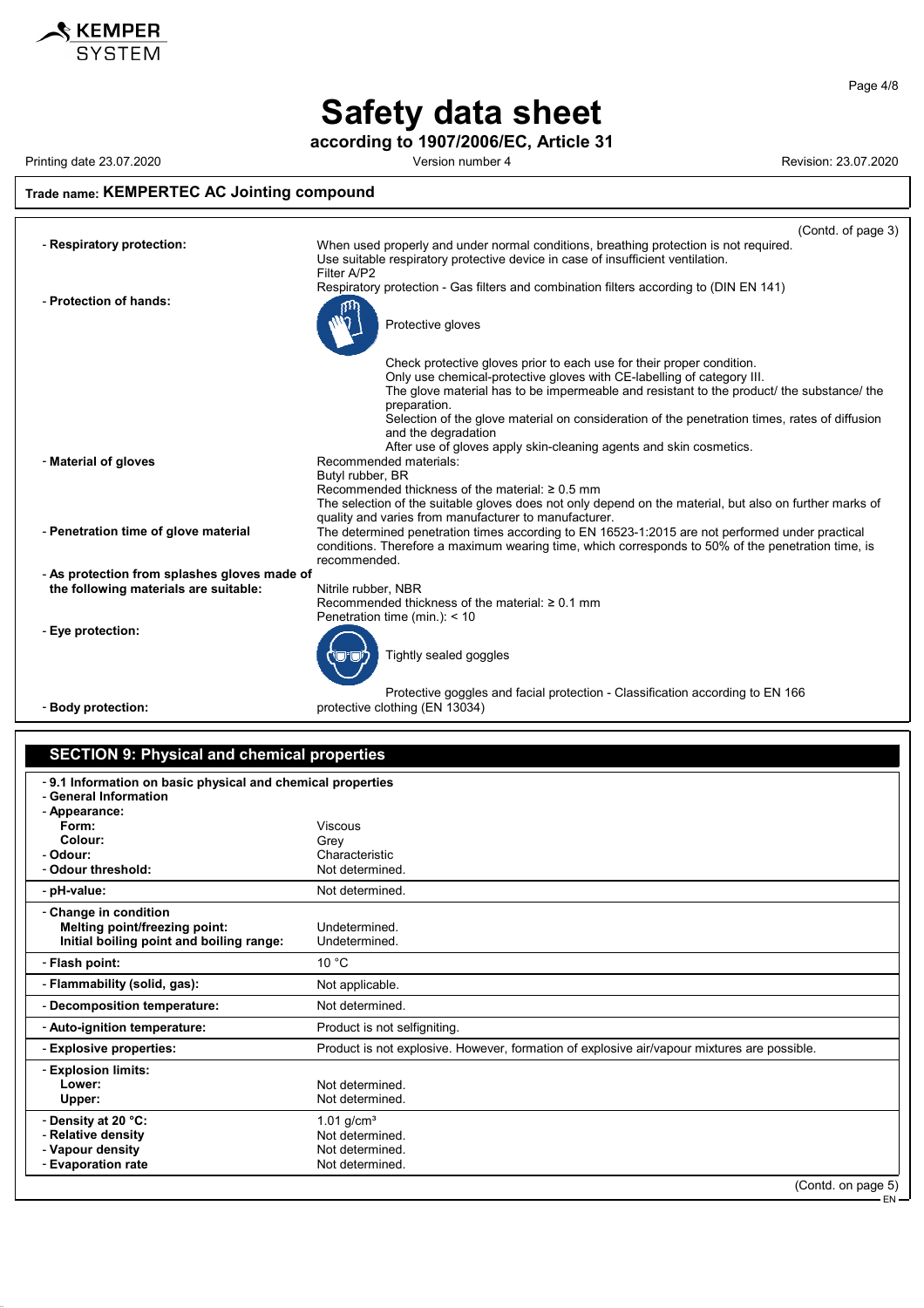

according to 1907/2006/EC, Article 31

Printing date 23.07.2020 **Version number 4** Version number 4 Revision: 23.07.2020

(Contd. on page 6)

EN

#### Trade name: KEMPERTEC AC Jointing compound

|                                                           | (Contd. of page 4)                                  |
|-----------------------------------------------------------|-----------------------------------------------------|
| - Solubility in / Miscibility with<br>water:              | Not miscible or difficult to mix.                   |
| - Partition coefficient: n-octanol/water:                 | Not determined.                                     |
| - Viscosity:<br>Dynamic at 20 °C:<br>Kinematic:           | 14000 mPas<br>Not determined.                       |
| - Solvent content:<br>VOC (EC)<br>- 9.2 Other information | 6.10%<br>No further relevant information available. |

| <b>SECTION 10: Stability and reactivity</b>                                                                                  |                                                                                                                          |  |  |
|------------------------------------------------------------------------------------------------------------------------------|--------------------------------------------------------------------------------------------------------------------------|--|--|
| - 10.1 Reactivity<br>- 10.2 Chemical stability<br>- Thermal decomposition / conditions to be                                 | No further relevant information available.                                                                               |  |  |
| avoided:                                                                                                                     | No decomposition if used according to specifications.                                                                    |  |  |
| - 10.3 Possibility of hazardous reactions                                                                                    | Exothermic polymerisation.                                                                                               |  |  |
| -10.4 Conditions to avoid                                                                                                    | Reacts with peroxides.<br>No further relevant information available.                                                     |  |  |
| - 10.5 Incompatible materials:                                                                                               | No further relevant information available.                                                                               |  |  |
| - 10.6 Hazardous decomposition products:                                                                                     | No dangerous decomposition products known.                                                                               |  |  |
|                                                                                                                              |                                                                                                                          |  |  |
|                                                                                                                              |                                                                                                                          |  |  |
| <b>SECTION 11: Toxicological information</b>                                                                                 |                                                                                                                          |  |  |
| -11.1 Information on toxicological effects                                                                                   |                                                                                                                          |  |  |
| - Acute toxicity                                                                                                             | Based on available data, the classification criteria are not met.                                                        |  |  |
| - LD/LC50 values relevant for classification:                                                                                |                                                                                                                          |  |  |
| 80-62-6 methyl methacrylate                                                                                                  |                                                                                                                          |  |  |
| >5,000 mg/kg (rat)<br>Oral<br>LD50                                                                                           |                                                                                                                          |  |  |
| LD50<br>>5,000 mg/kg (rabbit)<br>Dermal                                                                                      |                                                                                                                          |  |  |
| Inhalative LC50/4 h 29.8 mg/l (rat)                                                                                          |                                                                                                                          |  |  |
| 103-11-7 2-ethylhexyl acrylate                                                                                               |                                                                                                                          |  |  |
| 4,435 mg/kg (rat) (IUCLID)<br>Oral<br>LD50                                                                                   |                                                                                                                          |  |  |
| LD50<br>7,522 mg/kg (rabbit) (IUCLID)<br>Dermal                                                                              |                                                                                                                          |  |  |
| 109-16-0 Triethylene glycol dimethacrylate                                                                                   |                                                                                                                          |  |  |
| Oral                                                                                                                         | LD50<br>10,066 mg/kg (rat)                                                                                               |  |  |
| Inhalative LC50/4 h > 2,000 mg/l (mouse)                                                                                     |                                                                                                                          |  |  |
| 8002-74-2 Paraffin waxes and Hydrocarbon waxes                                                                               |                                                                                                                          |  |  |
| Oral                                                                                                                         | LD50<br>>5,000 mg/kg (rat)                                                                                               |  |  |
| LD50<br>>2,000 mg/kg (rat)<br>Dermal                                                                                         |                                                                                                                          |  |  |
| 162627-17-0 Fatty acids, C18, unsatd., dimers, reaction products with N,N-dimethyl-1,3-propanediamine and 1,3-propanediamine |                                                                                                                          |  |  |
|                                                                                                                              | LD50<br>>10,000 mg/kg (rat) (OECD 401)<br>Oral                                                                           |  |  |
| 107-98-2 1-methoxy-2-propanol                                                                                                |                                                                                                                          |  |  |
| LD50<br>Oral                                                                                                                 | 4,016 mg/kg (rat) (EG Guildline 92/69/EWG B.1)                                                                           |  |  |
| Dermal                                                                                                                       | >2,000 mg/kg (rabbit) (Guildline 67/548/EWG, part V; B.3)<br>LD50                                                        |  |  |
| Inhalative LC50/4 h 6 mg/l (rat)                                                                                             |                                                                                                                          |  |  |
|                                                                                                                              | Reaction mass of 2,2'-[(4-methylphenyl)imino]bisethanol and Ethanol 2-[[2-(2-hydroxyethoxy)ethyl](4-methylphenyl)amino]- |  |  |
| LD50<br>Oral                                                                                                                 | 619 mg/kg (rat) (OECD 401)                                                                                               |  |  |
| LD50<br>>2,000 mg/kg (rat) (OECD 402)<br>Dermal                                                                              |                                                                                                                          |  |  |
| - Primary irritant effect:<br><b>Clin corrogionlivritation</b>                                                               | Coupon okin irritation                                                                                                   |  |  |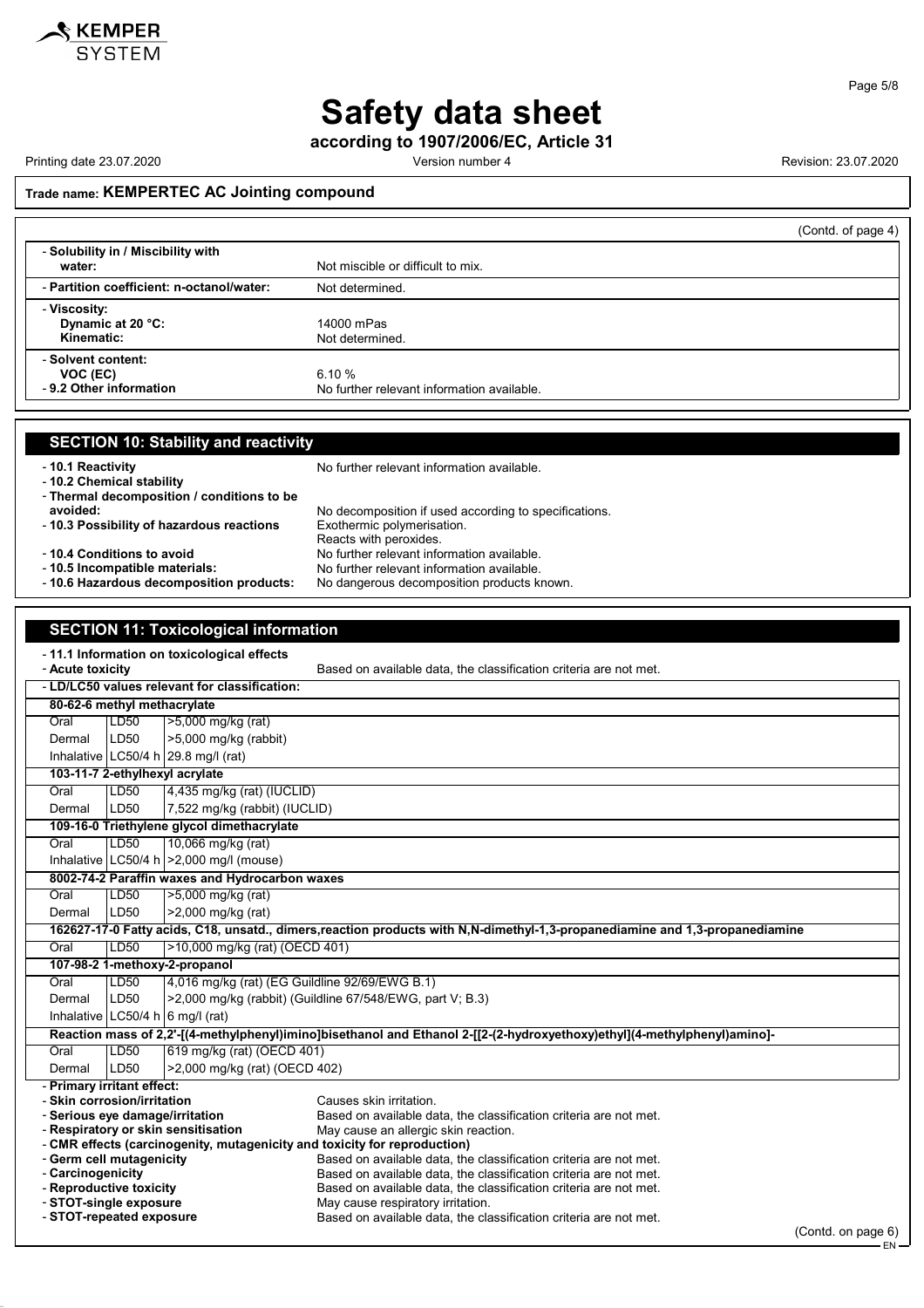

according to 1907/2006/EC, Article 31

Printing date 23.07.2020 Version number 4 Revision: 23.07.2020

Page 6/8

#### Trade name: KEMPERTEC AC Jointing compound

- Aspiration hazard **Based on available data, the classification criteria are not met.** 

(Contd. of page 5)

|                                                                                                                                            |                                 | <b>SECTION 12: Ecological information</b>                                    |                                                                                                                              |
|--------------------------------------------------------------------------------------------------------------------------------------------|---------------------------------|------------------------------------------------------------------------------|------------------------------------------------------------------------------------------------------------------------------|
| - 12.1 Toxicity                                                                                                                            |                                 |                                                                              |                                                                                                                              |
| - Aquatic toxicity:                                                                                                                        |                                 |                                                                              |                                                                                                                              |
|                                                                                                                                            | 80-62-6 methyl methacrylate     |                                                                              |                                                                                                                              |
|                                                                                                                                            | <b>NOEC</b>                     |                                                                              | 37 mg/l (Daphnia magna) (21 days; OECD 202 Part 2, flow)                                                                     |
|                                                                                                                                            | EC <sub>3</sub>                 |                                                                              | 37 mg/l (Scenedesmus quadricauda) (DIN 38412 Part 9; 8d)                                                                     |
|                                                                                                                                            | EC <sub>0</sub>                 | 100 mg/l (Pseudomonas putida)                                                |                                                                                                                              |
|                                                                                                                                            | <b>EC50</b>                     | 69 mg/l (Daphnia magna) (48 h; OECD 202)                                     |                                                                                                                              |
|                                                                                                                                            | LC 50                           |                                                                              | >79 mg/l (Oncorhynchus mykiss (Regenbogenforelle)) (96 h; OECD 203)                                                          |
|                                                                                                                                            | 103-11-7 2-ethylhexyl acrylate  |                                                                              |                                                                                                                              |
| Inhalative LC50/8h                                                                                                                         |                                 | 1.19 mg/l (rat) (OECD 403)                                                   |                                                                                                                              |
|                                                                                                                                            |                                 |                                                                              | LC50/96 h   1.8 mg/l (Oncorhynchus mykiss (Regenbogenforelle))                                                               |
|                                                                                                                                            | <b>EC50</b>                     | 17 mg/l (Daphnia magna) (48h; IUCLID)                                        |                                                                                                                              |
|                                                                                                                                            | <b>EC50</b>                     |                                                                              | >10,000 mg/l (Pseudomonas putida) (30 min.; IUCLID)                                                                          |
|                                                                                                                                            | IC50                            |                                                                              | 44 mg/l (DESMODESMUS SUBSPICATUS) (72h, IUCLID)                                                                              |
|                                                                                                                                            | <b>LC50</b>                     | 23 mg/l (Leuciscus idus (Goldorfe)) (48h; IUCLID)                            |                                                                                                                              |
|                                                                                                                                            |                                 | 8002-74-2 Paraffin waxes and Hydrocarbon waxes                               |                                                                                                                              |
|                                                                                                                                            | LL 50                           | >100 mg/l (fish)                                                             |                                                                                                                              |
|                                                                                                                                            | <b>LE50</b>                     | >10,000 mg/l (daphnia)                                                       |                                                                                                                              |
|                                                                                                                                            | <b>NOEL</b>                     | >100 mg/l (ALGAE) (acute)                                                    |                                                                                                                              |
|                                                                                                                                            |                                 | >10 mg/l (daphnia) (long-term)                                               |                                                                                                                              |
|                                                                                                                                            | ErC50                           |                                                                              | 162627-17-0 Fatty acids, C18, unsatd., dimers, reaction products with N,N-dimethyl-1,3-propanediamine and 1,3-propanediamine |
|                                                                                                                                            |                                 | >100 mg/l (Pseudokirchneriella subcapitata) (72h; OECD 201; stat. test)      |                                                                                                                              |
|                                                                                                                                            | IC <sub>50</sub><br><b>EC50</b> | >430 mg/l (Pseudomonas putida) (16h; DIN 38412; L8)                          |                                                                                                                              |
|                                                                                                                                            |                                 | >100 mg/l (Daphnia magna) (48h; OECD 202; stat. test)                        |                                                                                                                              |
| <b>LC50</b><br>>150 mg/l (Leuciscus idus (Goldorfe)) (48h; DIN 38412 stat. test)                                                           |                                 |                                                                              |                                                                                                                              |
| 64742-82-1 Naphtha (petroleum), hydrodesulfurized heavy<br>4.1 mg/l (Pseudokirchneriella subcapitata) (72h, OECD 202)<br>ErC <sub>50</sub> |                                 |                                                                              |                                                                                                                              |
|                                                                                                                                            | LC50                            | 10-30 mg/l (Oncorhynchus mykiss (Regenbogenforelle)) (96h; OECD 203)         |                                                                                                                              |
|                                                                                                                                            | <b>EC50</b>                     | 10-22 mg/l (Daphnia magna) (48h; OECD 202)                                   |                                                                                                                              |
|                                                                                                                                            |                                 |                                                                              | Reaction mass of 2,2'-[(4-methylphenyl)imino]bisethanol and Ethanol 2-[[2-(2-hydroxyethoxy)ethyl](4-methylphenyl)amino]-     |
|                                                                                                                                            |                                 | LC50/96 h   > 100 mg/l (Cyprinus Carpio) (OECD 203 (96 hr))                  |                                                                                                                              |
|                                                                                                                                            | <b>EC50</b>                     |                                                                              | >100 mg/l (Scenedesmus subspicatus) (OECD 201; static)                                                                       |
|                                                                                                                                            | <b>EC50</b>                     |                                                                              | 48 mg/l (Daphnia magna) (OECD 202; part 1 static)                                                                            |
|                                                                                                                                            | <b>EC50</b>                     | >100 mg/l (Cyprinus Carpio) (96h; OECD 203; ISO 7346; 92/69/CEE; C.1 static) |                                                                                                                              |
|                                                                                                                                            | <b>NOEC</b>                     |                                                                              | >100 mg/l (Scenedesmus subspicatus) (OECD 201, static)                                                                       |
|                                                                                                                                            |                                 | - 12.2 Persistence and degradability                                         | No further relevant information available.                                                                                   |
| - 12.3 Bioaccumulative potential                                                                                                           |                                 |                                                                              | No further relevant information available.                                                                                   |
| - 12.4 Mobility in soil                                                                                                                    |                                 |                                                                              | No further relevant information available.                                                                                   |
| - General notes:                                                                                                                           |                                 | - Additional ecological information:                                         | Do not allow undiluted product or large quantities of it to reach ground water, water course or sewage                       |
|                                                                                                                                            |                                 |                                                                              | system.                                                                                                                      |
|                                                                                                                                            |                                 |                                                                              | Water hazard class 1 (German Requlation) (Self-assessment): slightly hazardous for water                                     |
|                                                                                                                                            |                                 | -12.5 Results of PBT and vPvB assessment                                     |                                                                                                                              |
| $-$ PBT:<br>- vPvB:                                                                                                                        |                                 |                                                                              | Not applicable.<br>Not applicable.                                                                                           |
| - 12.6 Other adverse effects<br>No further relevant information available.                                                                 |                                 |                                                                              |                                                                                                                              |
|                                                                                                                                            |                                 |                                                                              |                                                                                                                              |

## SECTION 13: Disposal considerations

- 13.1 Waste treatment methods<br>- Recommendation

Must not be disposed together with household garbage. Do not allow product to reach sewage system. Disposal according to official regulations

### - European waste catalogue

08 04 09\* waste adhesives and sealants containing organic solvents or other hazardous substances

(Contd. on page 7)

EN

KEMPER **SYSTEM**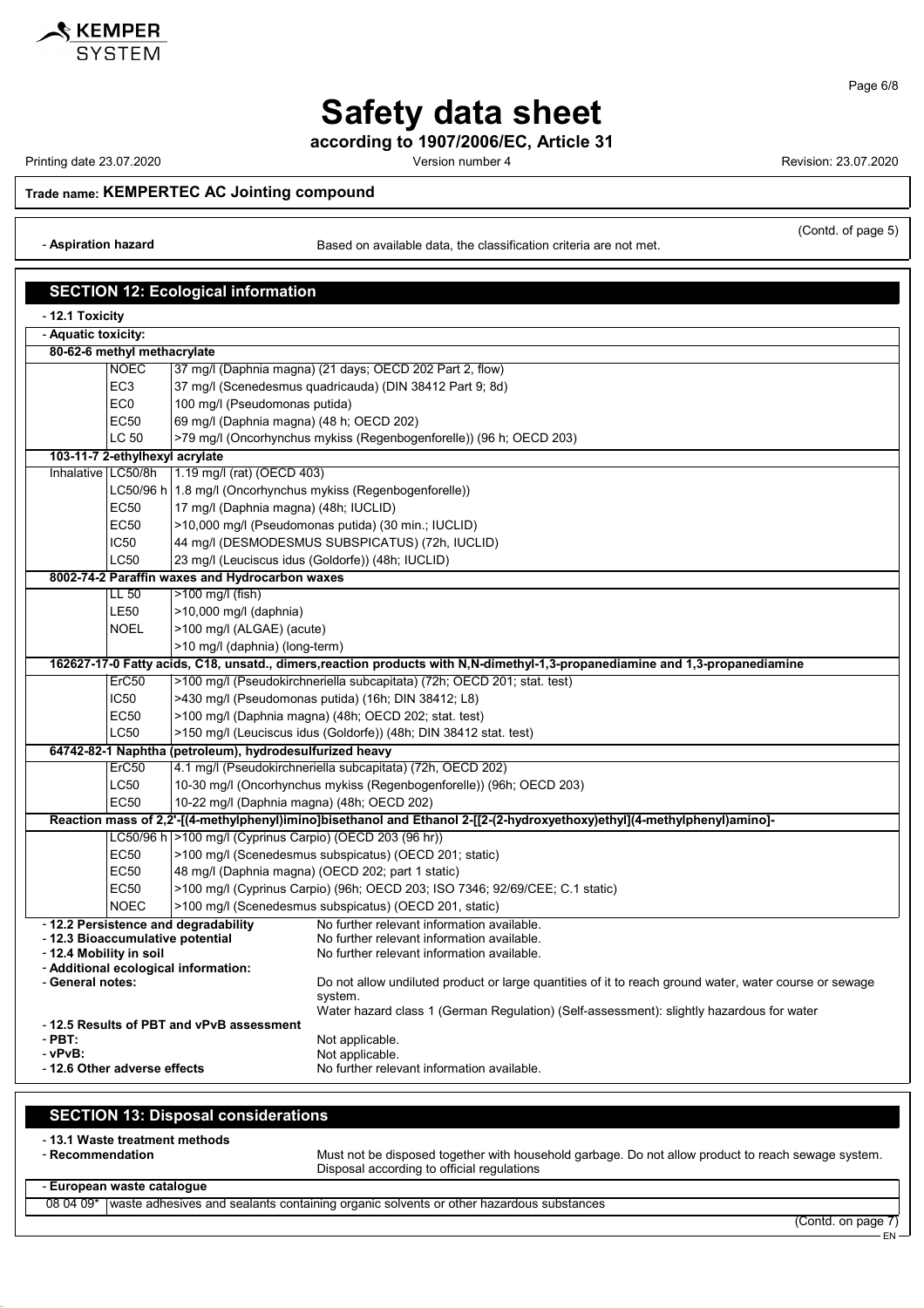

Page 7/8

# Safety data sheet

according to 1907/2006/EC, Article 31

Printing date 23.07.2020 **Printing date 23.07.2020** Version number 4 Revision: 23.07.2020

(Contd. of page 6)

Trade name: KEMPERTEC AC Jointing compound

08 04 10 waste adhesives and sealants other than those mentioned in 08 04 09

- Uncleaned packaging:<br>- Recommendation:

Disposal must be made according to official regulations.

| <b>SECTION 14: Transport information</b>                                             |                                                                                                     |
|--------------------------------------------------------------------------------------|-----------------------------------------------------------------------------------------------------|
|                                                                                      |                                                                                                     |
| - 14.1 UN-Number<br>- ADR, IMDG, IATA                                                | UN1993                                                                                              |
| - 14.2 UN proper shipping name<br>- ADR                                              | 1993 FLAMMABLE LIQUID, N.O.S. (METHYL METHACRYLATE MONOMER,<br>STABILIZED)                          |
| - IMDG, IATA                                                                         | FLAMMABLE LIQUID, N.O.S. (METHYL METHACRYLATE MONOMER,<br>STABILIZED)                               |
| - 14.3 Transport hazard class(es)                                                    |                                                                                                     |
| - ADR                                                                                |                                                                                                     |
| - Class<br>- Label                                                                   | 3 (F1) Flammable liquids.<br>3                                                                      |
| - IMDG, IATA                                                                         |                                                                                                     |
|                                                                                      |                                                                                                     |
| - Class<br>- Label                                                                   | 3 Flammable liquids.<br>3                                                                           |
| - 14.4 Packing group<br>- ADR, IMDG, IATA                                            | Ш                                                                                                   |
| - 14.5 Environmental hazards:<br>- Marine pollutant:                                 | No                                                                                                  |
| - 14.6 Special precautions for user<br>- Hazard identification number (Kemler code): | Warning: Flammable liquids.<br>33                                                                   |
| - EMS Number:                                                                        | $F-E, S-E$                                                                                          |
| - Stowage Category                                                                   | B                                                                                                   |
| - 14.7 Transport in bulk according to Annex II of Marpol and the IBC<br>Code         | Not applicable.                                                                                     |
| - Transport/Additional information:                                                  |                                                                                                     |
| - ADR<br>- Limited quantities (LQ)<br>- Excepted quantities (EQ)                     | 1L<br>Code: E2                                                                                      |
|                                                                                      | Maximum net quantity per inner packaging: 30 ml<br>Maximum net quantity per outer packaging: 500 ml |
| <b>Transport category</b><br>- Tunnel restriction code                               | $\mathbf{2}$<br>D/E                                                                                 |
| - IMDG                                                                               |                                                                                                     |
| - Limited quantities (LQ)<br>- Excepted quantities (EQ)                              | 1L<br>Code: E2                                                                                      |
|                                                                                      | Maximum net quantity per inner packaging: 30 ml<br>Maximum net quantity per outer packaging: 500 ml |
| - UN "Model Regulation":                                                             | UN 1993 FLAMMABLE LIQUID, N.O.S. (METHYL METHACRYLATE<br>MONOMER, STABILIZED), 3, II                |

(Contd. on page 8)